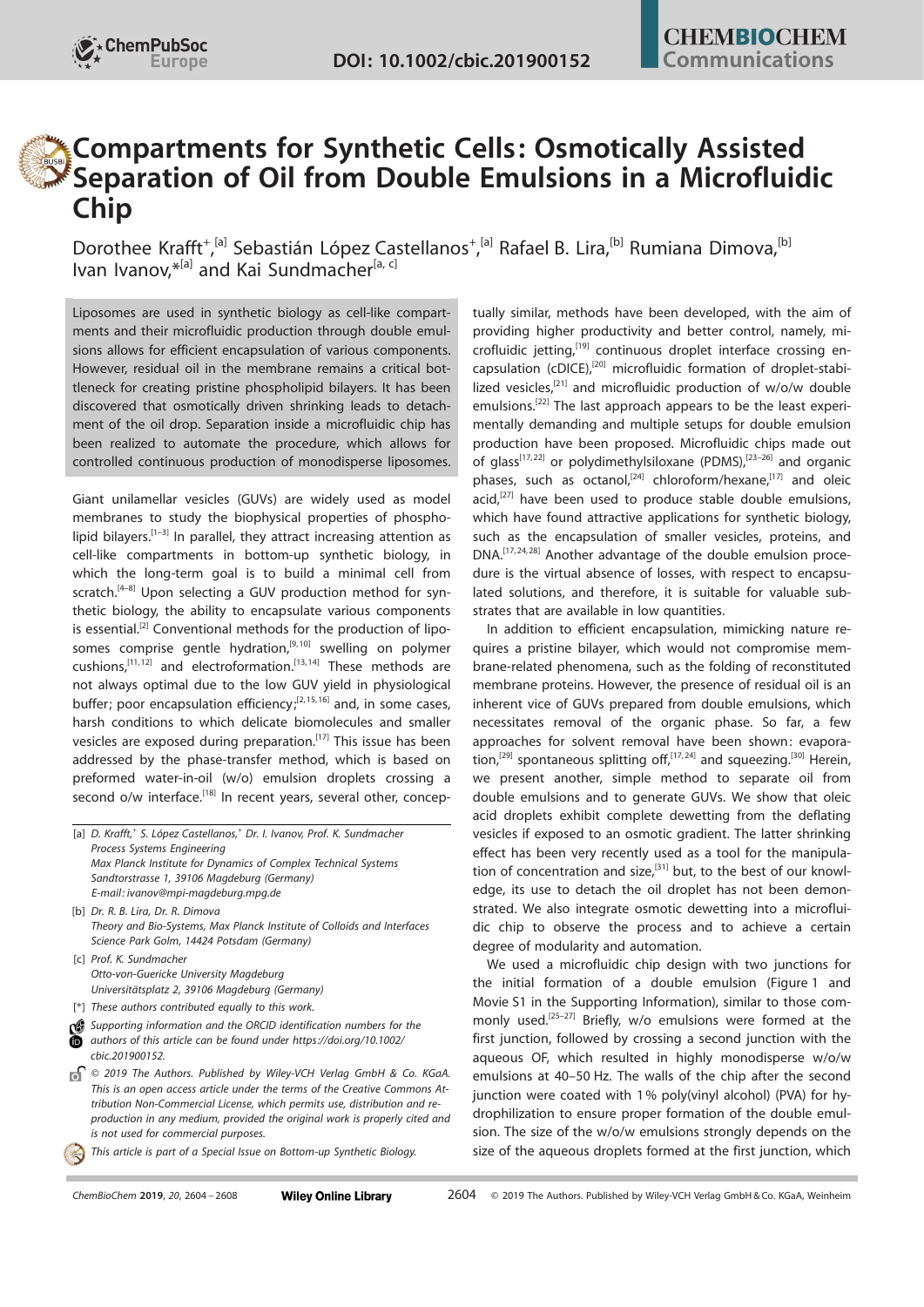

# $\mathsf B$ Iè  $0000$

Figure 1. A) Microfluidic design of the PDMS chip for double emulsion formation. OF: outer fluid, MF: middle fluid, IF: inner fluid. The first and second junctions are marked as 1 and 2, respectively. B) Microscopic image of the second junction.

can be, in turn, controlled, to a certain extent, by different flow rates and the chip design (e.g., channel width).

In the present case, the size of the w/o/w emulsions ranged from 40 to 70 µm. There was no exchange between IF and OF and small volumes  $(<500 \mu L$ ) of IF were used for the preparation. Using the setup described by Petit et al.<sup>[27]</sup> as a starting point, we reduced the number of components to create stable double emulsions with minimal composition: 200 mm sucrose as the IF, 10 mg mL $^{-1}$  L- $\alpha$ -phosphatidylcholine (soy PC) in oleic acid as the MF, and 200 mm sucrose  $+1$  wt% Pluronic F108 as the OF. The surfactant Pluronic F108 was added to ensure the stability of the

double emulsion during its formation. Typical flow rates were 40  $\mu$ Lh<sup>-1</sup> for IF and MF, and 400  $\mu$ Lh<sup>-1</sup> for OF. The utilization of different oil phases for the production of w/o/w emulsions has led to different methods for subsequent oil removal. Extraction of oleic acid with ethanol,<sup>[26,27]</sup> as reported in the literature, was not successful in the present case because it did not result in any apparent decrease of oleic acid in the membrane (Figure S1). In addition, high ethanol concentrations might not be compatible with certain encapsulated components.<sup>[27]</sup> However, we were able to observe partial, and sometimes full, dewetting upon observing the double emulsions under a microscope on a glass slide (Figure S2). We attributed the observed phenomenon to the interplay of interfacial tensions and the osmotic imbalance between IF and OF, resulting from evaporation of the sample. To test this hypothesis, we first eliminated evaporation by using a cover slide, which resulted in partial dewetting, but no full dewetting at equal osmolarity (Figure 2). We then gradually changed the osmotic gradient between IF and OF with sucrose and sodium chloride and, eventually, reduced the IF solute concentration to one-quarter compared with that of the OF, which resulted in full dewetting (Figures S3 and S4).

In the presence of this osmotic gradient, a comparison of the interfacial tension between MF and IF ( $\gamma_{\text{ME-IF}}=$ 11.05 mN m<sup>-1</sup>) with the value between MF and OF ( $\gamma_{MF-OF}$  $0.04$  mN m<sup>-1</sup>) suggests that interfacial tension between IF and OF ( $\gamma_{\text{IF-OF}}$ ) is in the range of  $\gamma_{\text{MF-IF}} \pm \gamma_{\text{MF-OF}}$  (11.01–11.09 mNm<sup>-1</sup>). Values above this range would prevent partial dewetting and lower values would result in spontaneous full dewetting, as reported by Deng et al.<sup>[32]</sup> As the osmotic gradient deflates the vesicle to match the osmolarity of the IF and OF, which might be facilitated by the presence of surfactants in the membrane, the cup-shaped bilayer (Figure 2) enwraps the reduced aqueous volume. We believe that the force balance at the interfacial three-phase contact line is not significantly changed by the osmotic gradient itself because the interface composition is not

## **CHEMBIOCHEM** .cmmunications



Figure 2. A) Confocal image of the double emulsion immediately after formation. B) Confocal image of the partially dewetted vesicle. Nile Red (red), dissolved in the MF, was used to stain the oil and lipid membrane, and fluorescein dextran (green) was encapsulated in the aqueous IF. C) Schematic representation of the partially dewetted vesicle. Notably, the orange color of the oil pocket corresponds to oleic acid and this color designation of the phospholipids does not correspond to those used in A) and B).

expected to change significantly with changes to the solute concentration in the aqueous phases. Simple geometric considerations allow the necessary volume reduction to be calculated to obtain a free vesicle. Assuming a vesicle, the surface of which is 50% dewetted, its volume should be reduced by a  $\frac{1}{2}$  factor of  $2\sqrt{2}$  to be enclosed by the existing (dewetted) bilayer (see the Supporting Information).

Although in the majority of the cases more than 50% of the surface area was dewetted, we opted for a fourfold volume reduction (proportional to the osmolarity) to ensure that the dewetted surface was sufficient to enclose the reduced volume. We ascribed the final detachment of the oil pocket from the vesicle to gentle agitation during manipulation, which aided scission of the neck connecting the GUV and the droplet under transient conditions (Figure S2). Otherwise, the nearly fully dewetted vesicle (now with reduced volume) would undergo partial wetting again until reaching the initial energetically favorable equilibrium.

To test whether the dewetted membrane was a phospholipid bilayer without residual oil, we used Nile Red and a fluorescent lipid (dioleoylphosphoethanolamine-N-carboxyfluorescein, PE-CF) dissolved in the MF, along with the soy PC. Nile Red is a lipophilic dye, which is used to visualize intracellular lipids, [33] but is also known to be incorporated into phospholipid membranes.<sup>[34]</sup> In the present case (and for the specific imaging conditions), Nile Red was almost exclusively located in the oleic acid pocket and barely visible in the dewetted membrane, whereas PE-CF was distributed between the membrane and oil pocket (Figure 3, and fluorescence intensity profiles of partially dewetted vesicles in Figure S5).

This implies preferential partitioning of Nile Red in the oleic acid phase. We speculate that the apparent absence of Nile Red in the dewetted part suggests a negligible amount of residual oil. However, this cannot be unequivocally confirmed in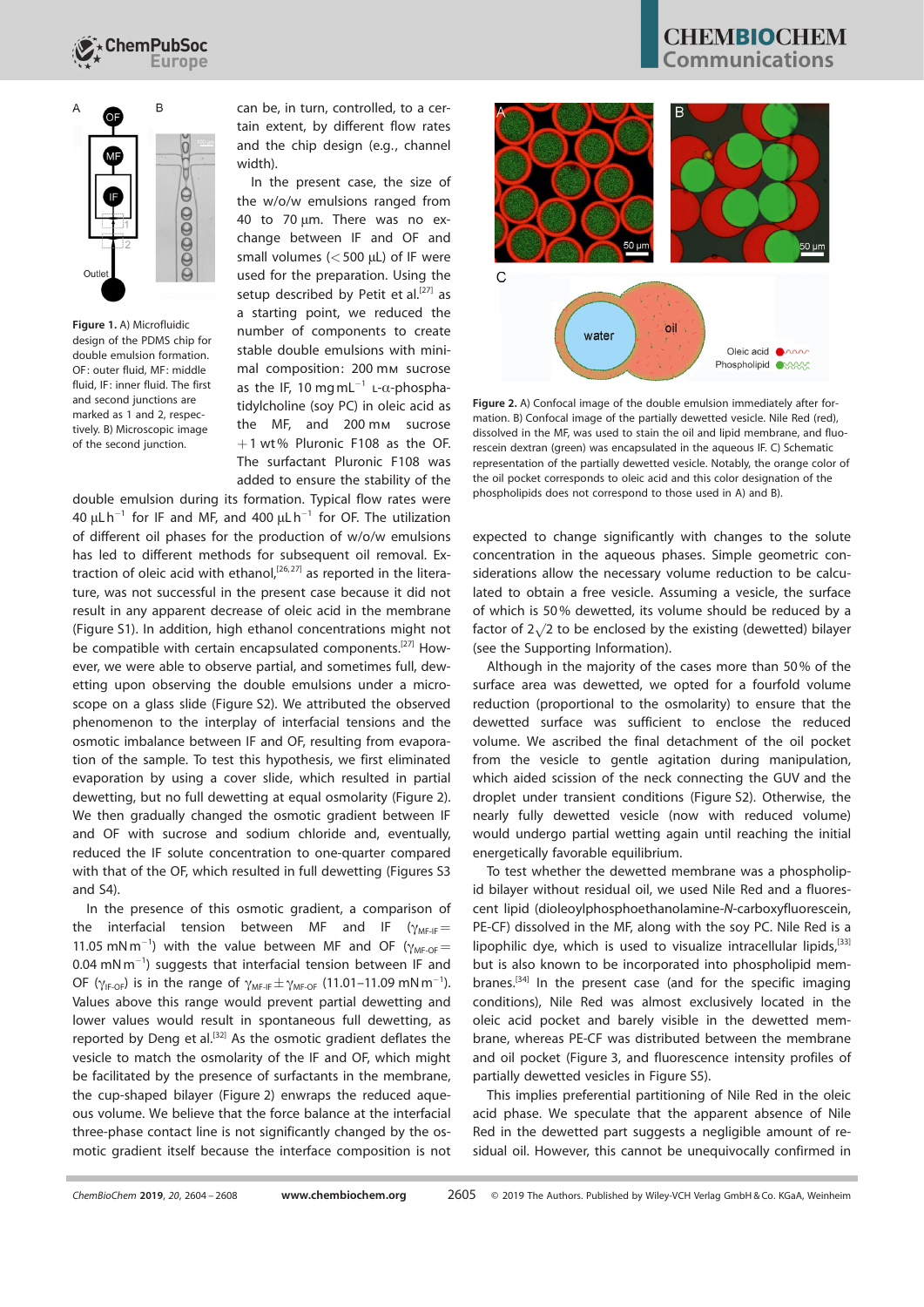



Figure 3. Confocal z-stacked images of the partially dewetted vesicle and the attached oil pocket. Magenta: Nile Red, cyan: PE-CF.

the limited scope of this study, especially because oleic acid is known to incorporate into the phospholipid membrane, which is, in turn, used to drive growth in protocell experiments.<sup>[35,36]</sup> From a conceptual and practical point of view, the presence of minute amounts of oleic acid should still result in a realistic mimic of natural membranes because oleic acid is a natural precursor for phospholipid synthesis. In addition, there are indications that a ligase, involved in  $\beta$ -oxidation (FadD), converts oleic acid into the coenzyme A (CoA) ester after its partitioning in the membrane, even though the protein is cytosolic; $37$  this is also discussed in the context of membrane growth.

The potential presence of oleic acid would influence the properties of the bilayer, depending on its concentration, and might have an adverse influence on the stability and permeability—membranes containing oleic acid are known to be less stable<sup>[38,39]</sup>—but this effect is yet to be determined with respect to the specific application. Increased permeability for certain small molecules may actually speed up osmotic deflation and facilitate the transport of substrates for metabolic reactions encapsulated in GUVs. The oleic acid pocket of partially dewetted vesicles has also found a useful application to enable the reversible shrinking of liposomes by acting as a membrane reservoir.<sup>[31]</sup>

The osmotic gradient, sufficient for full dewetting, was determined based on observations of 10-15 µL w/o/w emulsion suspension, applied on a microscope slide. This setup was suitable for initial screening, but it only allowed for the collection of a few µL of the detached vesicle suspension for further experiments. Therefore, to increase processing productivity, we automated vesicle dewetting in a simple microfluidic chip and observed the time course of the process (approximately 80 s) through microscopy (Figures 4 and S6 and Movie S2). The height of the separation chip was kept at 70 µm (nearly matching the emulsion size) to ensure slight dragging of the oil pockets upon contact with the upper wall, and thus, aiding splitting, in addition to the beneficial influence of the hydrodynamic flow. To separate the vesicles from the detached oil pockets, it sufficed to take advantage of the density difference between oleic acid and the aqueous solution (oil droplets floated at the top of the collection tube).

We note that the dewetting chip is not essential for the splitting process. Detachment could theoretically be achieved by simply exposing the double emulsions to an osmotic gradient in an Eppendorf tube and mild centrifugation. However, use of the dewetting chip has the advantage that the process can be observed under a microscope, which, in turn, enables



Figure 4. A)–D) Fluorescent images along the length of the chip, showing the dewetting and detachment of the oil pockets. Dioleoylphosphoethanolamine-N-lissamine rhodamine B sulfonyl (Liss-Rho-PE; yellow), dissolved in the MF was used to stain the oil and lipid membrane. Relative imaging positions are shown at the bottom. Scale bar: 100 um.

optimization of the detachment conditions (e.g., flow rate). Furthermore, the dewetting chip can be connected directly to the preceding double emulsion chip, which, after appropriate matching of flow rates and scaling of size, would allow for a high-throughput generation of dewetted vesicles.

The resulting GUVs (Figure 5), stained with Liss-Rho-PE in the membrane and fluorescein dextran in the IF, show no residual oil or lipid pockets in the membrane and are highly monodisperse, in contrast to electroformation (Figure S7). The distribution of fluorescein dextran is also uniform across individual liposomes (fluorescence intensity shows a standard deviation of 7.8% and interquartile range of 6%, with respect to the mean value, compared with 7.1 and 11.3%, respectively, in the case of electroformation).

Regarding the desired native state of the membrane, we should mention an issue that has not been discussed before, but is inherent to the double emulsion method. The production of stable double emulsions requires the use of a surfactant (Pluronic F108 in the present case), which may also affect the membrane properties. The influence of poloxamers has been studied in different contexts and depends on their structure generally, hydrophobic copolymers act as permeants, whereas hydrophilic ones seal the membrane.<sup>[40]</sup> Some reported effects are mechanical stabilization $[41]$  and the protection of vesicles against peroxidation,<sup>[42]</sup> whereas, in other cases, Pluronic F108 increases the permeability for small molecules<sup>[43]</sup> and is used for lentiviral transduction.<sup>[44]</sup> Increased permeability should not necessarily be considered as a canonical drawback for synthet-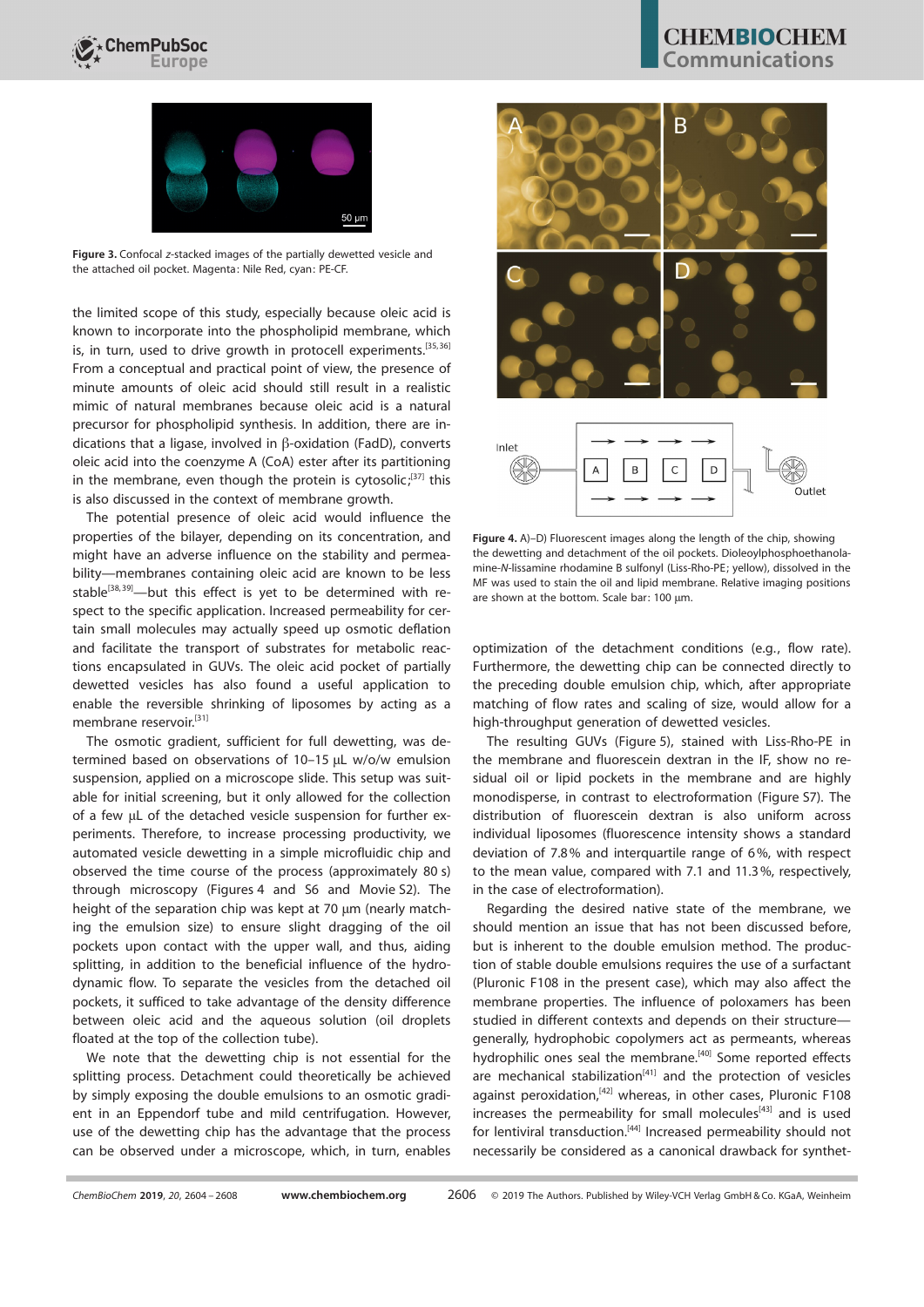

Figure 5. A) Confocal image of a single vesicle. B), C) Fluorescent images of dewetted vesicles after processing in a microfluidic chip for detachment. Liss-Rho-PE (orange) dissolved in the MF was used to stain the lipid membrane; fluorescein dextran (green) was encapsulated in the aqueous IF. D) Size distribution of the dewetted vesicles. E) Fluorescein dextran intensities of vesicles produced through electroformation and double emulsion. Notably, the values have been normalized to the mean to ease comparison.

ic biology applications because this could provide a feasible mechanism for membrane transport in bioreactor-type systems (which is otherwise attained by pore-forming agents<sup>[5]</sup>), if the vesicles retain their overall structural integrity and segregate the encapsulated machinery, that is, enzymes. In addition, conventional methods for the reconstitution of membrane proteins also involve the use of surfactants, which perturb the bilayer structure and are subsequently removed.<sup>[45]</sup> In this context, the adsorption and insertion of poloxamers exhibit different timescales, $[46,47]$  whereas desorption is as fast as adsorption,<sup>[48]</sup> which provides a feasible mechanism for surfactant displacement by washing. Yet, the influence of residual surfactant and oil has to be determined in each specific case, depending on the intended application.

In conclusion, we have shown a new and simple method for oil removal to produce GUVs from w/o/w double emulsions. The exposure of double emulsions to osmotic gradients results in shrinkage of the aqueous compartment, which causes detachment of the oil phase. Thus, we circumvent the balance of suboptimal interfacial tensions. As a result, liposomes without visible oil and lipid reservoirs are formed. The high encapsulation efficiency, experimental flexibility, and mild conditions during vesicle production potentially allow the encapsulation of complex and delicate compounds, such as proteins, DNA, and smaller vesicles, which could aid in the construction of cell-like compartments in bottom-up synthetic biology.

#### Acknowledgements

This work is part of the MaxSynBio consortium, which is jointly funded by the Federal Ministry of Education and Research in Germany and the Max Planck Society. We thank Julien Petit for providing the initial double emulsion microfluidic design, Laura Turco for the preparation of silicon wafers, and Martin Feneberg for additional support.

#### Conflict of Interest

The authors declare no conflict of interest.

Keywords: double emulsions · liposomes · microfluidics · synthetic biology · vesicles

- [1] R. Dimova, K. A. Riske, S. Aranda, N. Bezlyepkina, R. L. Knorr, R. Lipowsky, Soft [Matter](https://doi.org/10.1039/b703580b) 2007, 3, 817 – 827.
- [2] P. Walde, K. Cosentino, H. Engel, P. Stano, [ChemBioChem](https://doi.org/10.1002/cbic.201000010) 2010, 11, 848 -[865.](https://doi.org/10.1002/cbic.201000010)
- [3] R. Dimova, Annu. [Rev. Biophys.](https://doi.org/10.1146/annurev-biophys-052118-115342) 2019, 48, 93 –119.
- [4] D. Merkle, N. Kahya, P. Schwille, [ChemBioChem](https://doi.org/10.1002/cbic.200800340) 2008, 9, 2673– 2681.
- [5] V. Noireaux, A. Libchaber, Proc. Natl. Acad. Sci. USA 2004, 101[, 17669](https://doi.org/10.1073/pnas.0408236101)-[17674](https://doi.org/10.1073/pnas.0408236101).
- [6] P. Schwille in The Minimal Cell (Eds.: P. L. Luisi), Springer, Dordrecht, 2011, pp. 231 – 253.
- [7] H. Terasawa, K. Nishimura, H. Suzuki, T. Matsuura, T. Yomo, [Proc.](https://doi.org/10.1073/pnas.1120327109) Natl. Acad. Sci. USA 2012, 109[, 5942– 5947](https://doi.org/10.1073/pnas.1120327109).
- [8] P. Walde, [Bioessays](https://doi.org/10.1002/bies.200900141) 2010, 32, 296 303.
- [9] L. Bagatolli, T. Parasassi, E. Gratton, [Chem.](https://doi.org/10.1016/S0009-3084(00)00118-3) Phys. Lipids 2000, 105, 135-[147.](https://doi.org/10.1016/S0009-3084(00)00118-3)